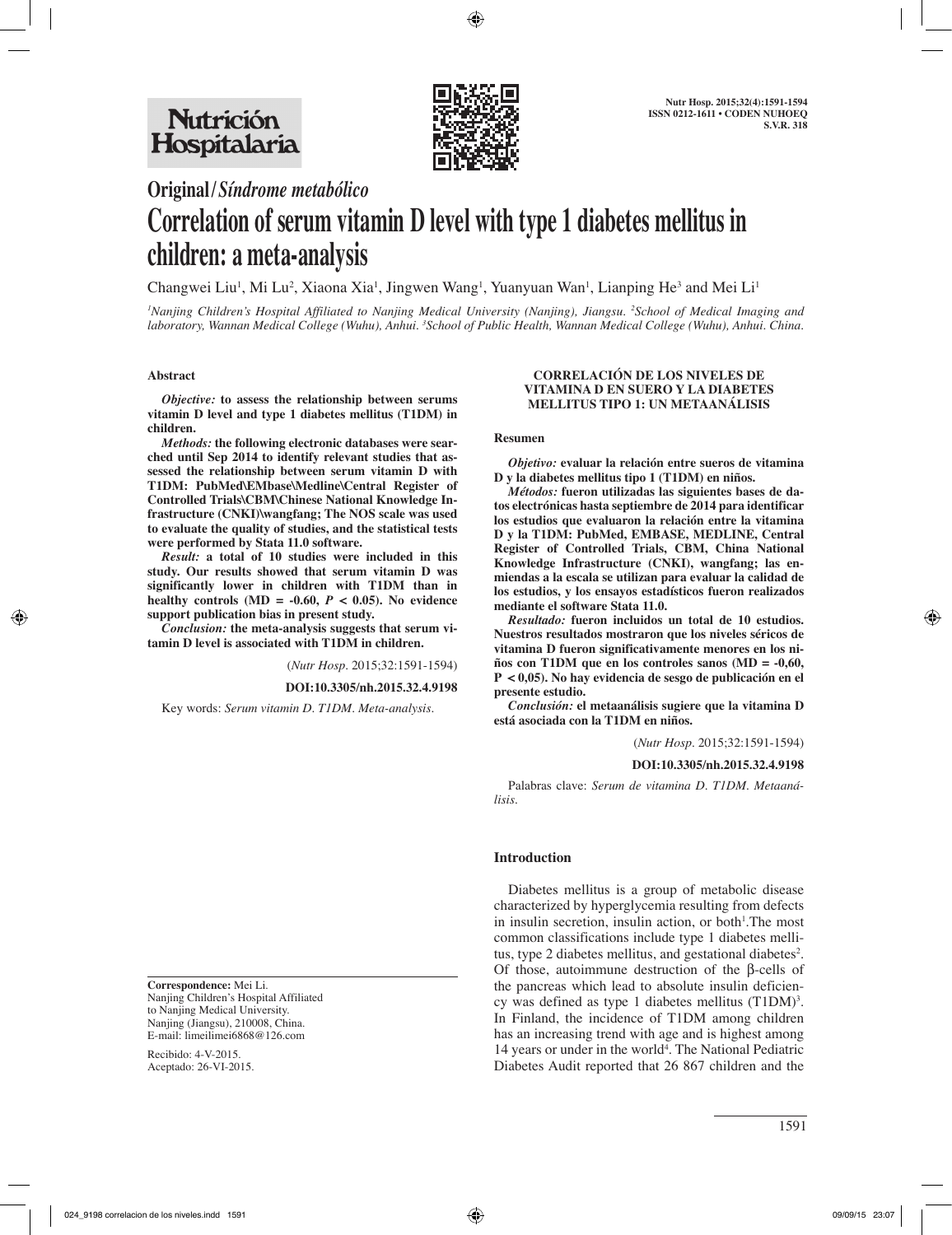youth (aged 0-25 years) suffered from diabetes, and most (95%) of them were T1DM<sup>5</sup>. Diabetic ketoacidosis (DKA)is an acute potentially life-threatening complication of diabetes, which remains the leading cause of hospitalization, morbidity and death in children with T1DM.Therefore,taking into account the incidence rate and fatality rate of T1DM and DKA among children, it is essential to prevent the complication of diabetes.

Vitamin D is a group of fat-soluble secosteroids and the synthesis of vitamin D begins in the skin, where cholesterol is exposed to ultraviolet B photons<sup>6</sup>. In addition, it can also be obtained from foods or supplements<sup>7</sup>. More and more studies found that the vitamin D not only associates with the level of calcium, phosphorus, but also with the blood glucose metabolism and insulin resistance. Relevant studies had shown an association between low ultraviolet B irradiance and high incidence rates of T1DM in children<sup>8</sup>. In recent years, several studies reported a high prevalence of vitamin D deficiency in patients with T1DM, which suggested that vitamin D deficiency correlated with the severity and frequency of T1DM9 . However, subsequent studies reported inconsistent results<sup>10</sup>. Thus, the aim of our meta-analysis was to examine the association between serum vitamin D and T1DM in children, then provide a comprehensive reference to prevent T1DM in children.

# **Materials and Methods**

# *Literature search*

To identify relevant studies that regarding of the association between serum vitamin D level and T1DM, we searched literatures with the English and Chinese language restriction using terms "vitamin D", "25(OH) D", "T1DM" and "childhood" in database of PubMed, EMbase, MEDLINE, CENTRAL, CBM, Chinese National Knowledge Infrastructure (CNKI) and Wangfang until September 2014. Eligible full texts were retrieved from the above data.

# *Inclusion and exclusion criteria*

Included criteria: (1) The study was case-control study; (2) The papers published on the relationship between serum vitamin D level and T1DM in children; (3) all T1DM subjects met the criteria of diagnosis. Excluded criteria: (1) Did not meet the inclusion criteria; (2) The paper was a review; (3) The data was not extracted .

# *Data extraction*

According to the inclusion and exclusion criteria, we screened the literature, extracted the data and evaluated the literature quality independently. Data extracted includes basic information, research design, diagnostic methods, the possible bias, and the features of the objects, results and outcomes.

# *Quality Assessment*

All studies included and their biases were independently assessed by two reviewers using Newcastle-Ottawa Scale (NOS). The NOS contains eight items, categorized into three dimensions including the selection, the comparability and the outcome or exposure of interest<sup>11</sup>. A 'star system' was used to judge data quality: The scores ranged from 0 to 9 stars. Studies with scores of 7 stars or greater were considered to be of high quality<sup>12</sup>. The scores were added up to compare the study quality in a semi-quantitative fashion. Studies with scores of 5 stars or greater can be included in our meta-analysis. Disagreements between the reviewers were resolved by open discussion.

# *Statistical analysis*

All statistical tests were performed using Stata11.0 software. We choose appropriate indexes according to the data types. Q test was performed in count data. If heterogeneity was existing among studies ( $I^2 \ge 50\%$ ), a random-effects model was applied to estimate the relationship between serums vitamin D level and T1DM; otherwise, a fixed effects model was applied. In addition, we also calculated the value of mean difference (MD) and 95% confidence interval (CI).

# **Results**

# *Results of literature research*

A total of 69 relevant publications were systematically identified through the previous listed database. Of them, 59 articles were excluded because they either did not meet the inclusion criteria or failed to provide adequate information to determine. Finally, 10 literatures were included in the meta-analysis which assesses the relationship between serum vitamin D and T1DM13-22. Characteristics of the selected studies are presented in table I. Quality of literature to assess the stability by deleting the studies with scores of 6 stars, the samples less than 50 cases and some studies in which the serum vitamin D levels are too low or too high. There was no significantly statistical change after remerging the results.

# *The correlation of serum vitamin D with T1DM*

A total of 10 literatures were included and heterogeneity testing was carried out in our meta-analysis, due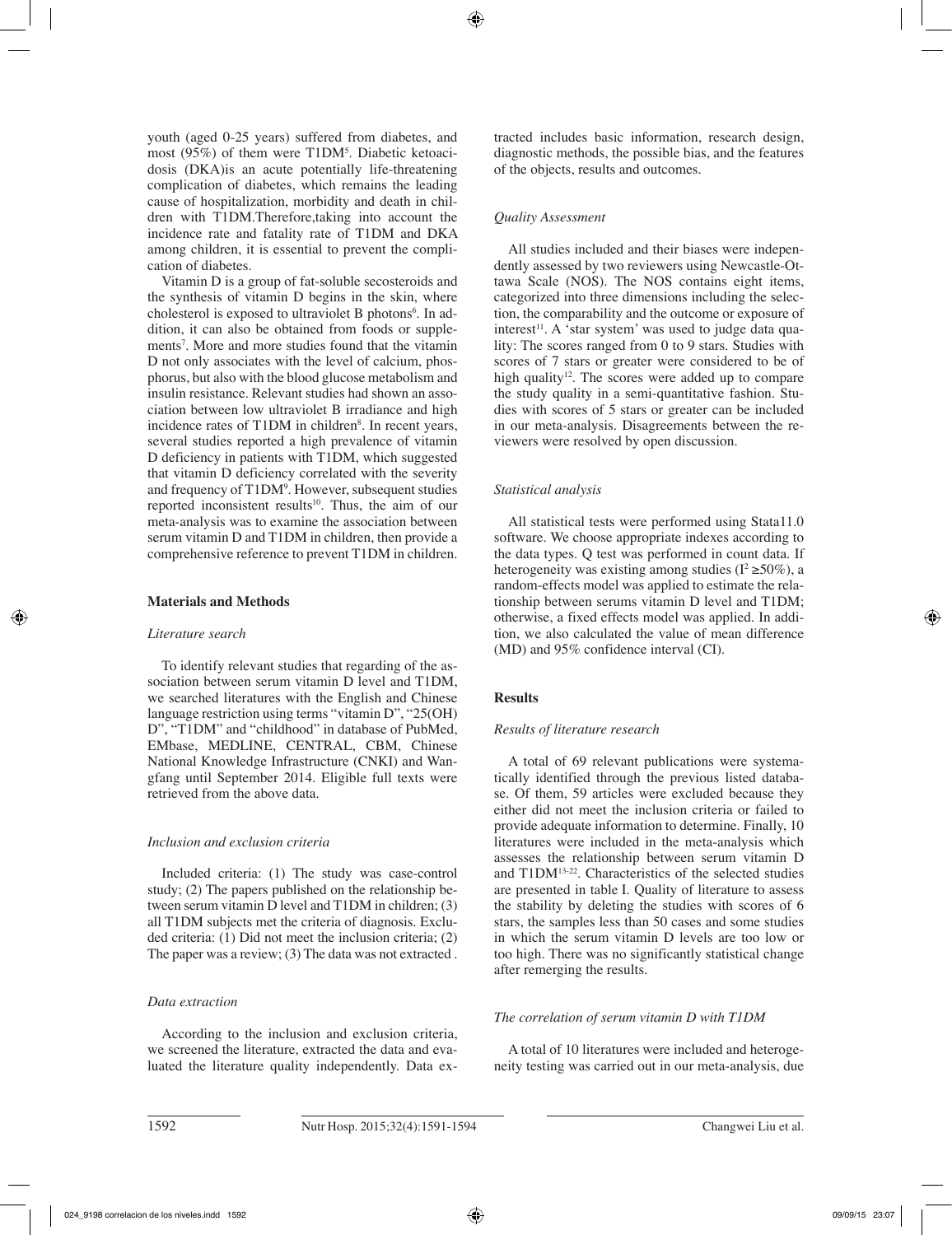| <b>Table I</b><br>General character of studies included |          |     |     |                |              |
|---------------------------------------------------------|----------|-----|-----|----------------|--------------|
| <i>first author</i>                                     | year     |     |     | n TIDM control | NOS<br>score |
| Bruna Franchi                                           | 2014 224 |     | 58  | 166            | 8            |
| Somia H. Abd-Allah                                      | 2014     | 240 | 120 | 120            | 8            |
| Seham FA Azab                                           | 2013     | 120 | 80  | 40             | 7            |
| Lingfei Wang                                            | 2013     | 95  | 52  | 43             | 6            |
| Ristan M Greer                                          | 2012     | 102 | 56  | 46             | 8            |

Xiaoyan Huang 2012 50 26 24 6 Yan Zhu 2011 152 52 100 6 Jill H Simmons 2011 57 27 30 7 Bassam S. Bin-Abbas 2011 200 100 100 7 Abdulbari Bener 2008 340 170 170 8 Abdulbari Bener 2008 1580 741 839 8

to  $I^2$  value was 80.1%, a random-effects model was applied for meta-analysis. The serum vitamin D level in T1DM was lower than in the control (Fig. 1). MD (95%CI) =**-**0.60(**-**0.70,**-**0.49), z=5.51, P<0.05.

# *Publication bias*

Funnel plots and Egger's test were used to test possible bias among literatures, which showed a better symmetry (Egger's test :t=-1.82, P=0.107), suggesting a low likelihood of publication bias.

# **Discussion**

The etiology and natural history of T1DM are still unknown, but both genetics and environmental factors certainly contribute to the development of T1DM23.It is confirmed that immune factors play a decisive role in onset of T1DM<sup>24</sup>. T1DM is a T cell-mediated disease that ultimately destroys the capacity of the body to produce and secrete insulin<sup>25</sup> and was characterized by the apoptotic destruction of pancreatic β-cell<sup>26</sup>.

Vitamin D is a fat-soluble secosteroids and plays a central role in the metabolism of calcium and phosphorus. Vitamin D deficiency is a risk factor for type 1 diabetes. Previous studies showed that 1, 25-(OH) 2D3 influences insulin secretion in the pancreatic beta-cell. Indeed, 1,25 D3 prevent human pancreatic islet cells from destruction<sup>27</sup>. evidence based on observational studies revealed that vitamin D supplementation in infancy might be protective against the development of type 1 diabetes $^{28}$ . Compared with the normal group, this study showed a significantly statistical difference in serum vitamin D level between a child with T1DM and without, which suggested that children with T1DM have a vitamin D deficiency.

This present research indicates that serum vitamin D is significantly lower in children with T1DM than in healthy. Because only some case-control studies were included in this research, causal association was not sure. In addition, Age, illumination, BMI, dieting and physical activity are important determinants of the level of serum vitamin D. Thus, the relationship between serum vitamin D levels in children with T1DM should be further studied. Moreover, there is heterogeneity between the studies included. The possible reason may be that studies are from different area, diagnostic crite-



*Fig. 1.—forest plot of the correlation of serum vitamin D with T1DM in children.*